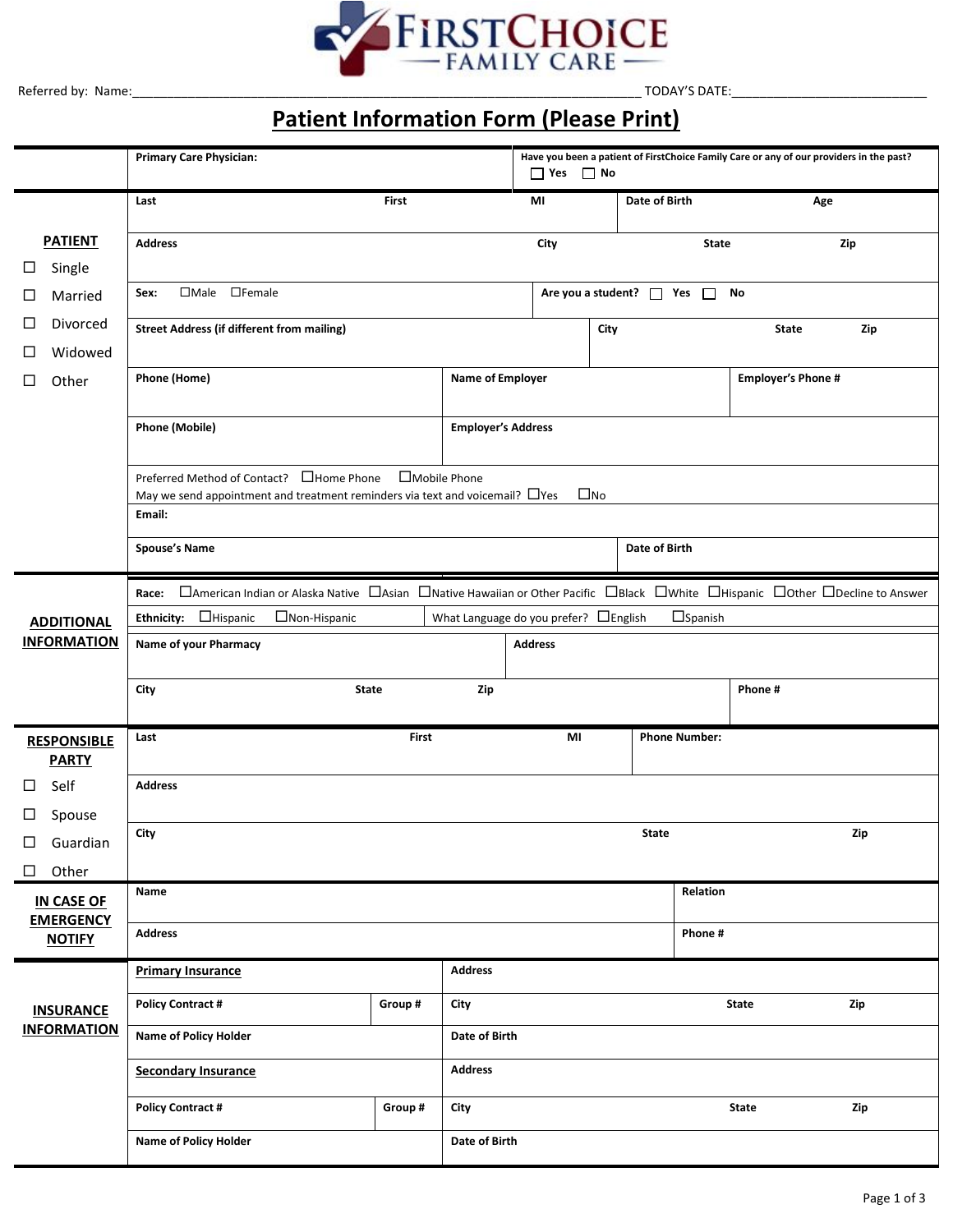

Date:\_\_\_\_\_\_\_\_\_\_\_\_\_\_\_\_\_\_\_\_\_\_\_\_\_\_\_

## **PATIENT INFORMATION FORM**

Patient's Name: \_\_\_\_\_\_\_\_\_\_\_\_\_\_\_\_\_\_\_\_\_\_\_\_\_\_\_\_ Guardian's Name (if under 18): \_\_\_\_\_\_\_\_\_\_\_\_\_\_\_\_\_\_\_\_\_\_\_\_\_\_\_\_\_

| <b>ALLERGIES TO MEDICATIONS OF ENVIRONMENTAL</b> |                                                                                            |  |  |  |                 |                |               |               |                          |  |  |
|--------------------------------------------------|--------------------------------------------------------------------------------------------|--|--|--|-----------------|----------------|---------------|---------------|--------------------------|--|--|
|                                                  | <b>Medication or Other (Environmental)</b>                                                 |  |  |  | <b>Reaction</b> |                |               |               |                          |  |  |
|                                                  |                                                                                            |  |  |  |                 |                |               |               |                          |  |  |
|                                                  |                                                                                            |  |  |  |                 |                |               |               |                          |  |  |
|                                                  |                                                                                            |  |  |  |                 |                |               |               |                          |  |  |
| <b>FAMILY HISTORY</b>                            |                                                                                            |  |  |  |                 |                |               |               |                          |  |  |
|                                                  | (Please check if your family has a history of any of these diseases)                       |  |  |  |                 |                |               |               |                          |  |  |
| <b>Condition</b>                                 | Paternal<br><b>Maternal</b><br><b>Mother</b><br><b>Father</b><br>Grandparents Grandparents |  |  |  |                 | <b>Brother</b> | <b>Sister</b> | <b>Sister</b> | Additional<br>Sibling(s) |  |  |
| Cancer                                           |                                                                                            |  |  |  |                 |                |               |               |                          |  |  |
| <b>Diabetes</b>                                  |                                                                                            |  |  |  |                 |                |               |               |                          |  |  |
| <b>Heart Attack</b>                              |                                                                                            |  |  |  |                 |                |               |               |                          |  |  |
| High Blood Pressure                              |                                                                                            |  |  |  |                 |                |               |               |                          |  |  |
| High Cholesterol                                 |                                                                                            |  |  |  |                 |                |               |               |                          |  |  |
| Stroke                                           |                                                                                            |  |  |  |                 |                |               |               |                          |  |  |
| Other                                            |                                                                                            |  |  |  |                 |                |               |               |                          |  |  |

If your mother, father, brothers, or sisters are deceased, please list their age at the time of their death and the cause:

| Relationship | Cause of death | Age at death | Relationship | Cause of death | Age at death |
|--------------|----------------|--------------|--------------|----------------|--------------|
|              |                |              |              |                |              |
|              |                |              |              |                |              |
|              |                |              |              |                |              |

| YOUR HEALTH HISTORY<br>(Check if you have had any of the following)       |                             |                            |                             |  |  |  |  |  |  |
|---------------------------------------------------------------------------|-----------------------------|----------------------------|-----------------------------|--|--|--|--|--|--|
| Heartburn/GERD<br>Abnormal Heart Rhythm<br><b>Chronic Pain</b><br>Obesity |                             |                            |                             |  |  |  |  |  |  |
| Allergies (any)                                                           | Chronic Kidney Disease      | <b>Heart Murmur</b>        | Osteoporosis                |  |  |  |  |  |  |
| Depression<br>Anemia                                                      |                             | <b>Hepatitis</b>           | Peripheral Vascular Disease |  |  |  |  |  |  |
| Anxiety/Stress<br><b>Diabetes</b>                                         |                             | <b>High Blood Pressure</b> | Seizures/Epilepsy           |  |  |  |  |  |  |
| Asthma                                                                    | Emphysema/COPD              | High Cholesterol           | Sleep Apnea                 |  |  |  |  |  |  |
| <b>Arthritis</b>                                                          | Gallbladder Disease         | HIV/AIDS                   | <b>Stomach Ulcers</b>       |  |  |  |  |  |  |
| <b>Atrial Fibrillation</b><br>Gout                                        |                             | Irritable Bowel Syndrome   | Stroke                      |  |  |  |  |  |  |
| Colitis or Crohn's Disease                                                | Headaches/Migraines         | Kidney Failure             | <b>Thyroid Disease</b>      |  |  |  |  |  |  |
| Cancer                                                                    | <b>Heart Attack/Failure</b> | <b>Kidney Stones</b>       |                             |  |  |  |  |  |  |

| PREVENTATIVE HEALTH HISTORY<br>Check if you have had any of the following preventative health screening exams (month/year) |             |                |           |                     |             | <b>OB/GYN HISTORY</b>            |
|----------------------------------------------------------------------------------------------------------------------------|-------------|----------------|-----------|---------------------|-------------|----------------------------------|
| <b>Test</b>                                                                                                                | <b>Date</b> | <b>Results</b> | Physician | <b>Vaccine Type</b> | <b>Date</b> |                                  |
| Colonoscopy                                                                                                                |             |                |           | Tetanus (Td)        |             | Number of Pregnancies            |
| <b>Cholesterol Screening</b>                                                                                               |             |                |           | Pneumonia           |             | Number of full term babies       |
| Cardiac Stress Test                                                                                                        |             |                |           | Hepatitis B         |             | Number of premature babies       |
| <b>Bone Density</b>                                                                                                        |             |                |           | Influenza (Flu)     |             | Number of abortions/miscarriages |
| Mammogram                                                                                                                  |             |                |           | <b>Shingles</b>     |             | Number of living children        |
| <b>Breast Exam</b>                                                                                                         |             |                |           | Other               |             |                                  |

# **ACCIDENTS - TRAUMA:**  Have you ever had a severe accident? **YES NO** Do you have any metal pins/plates in your body? **YES NO If yes, please describe**